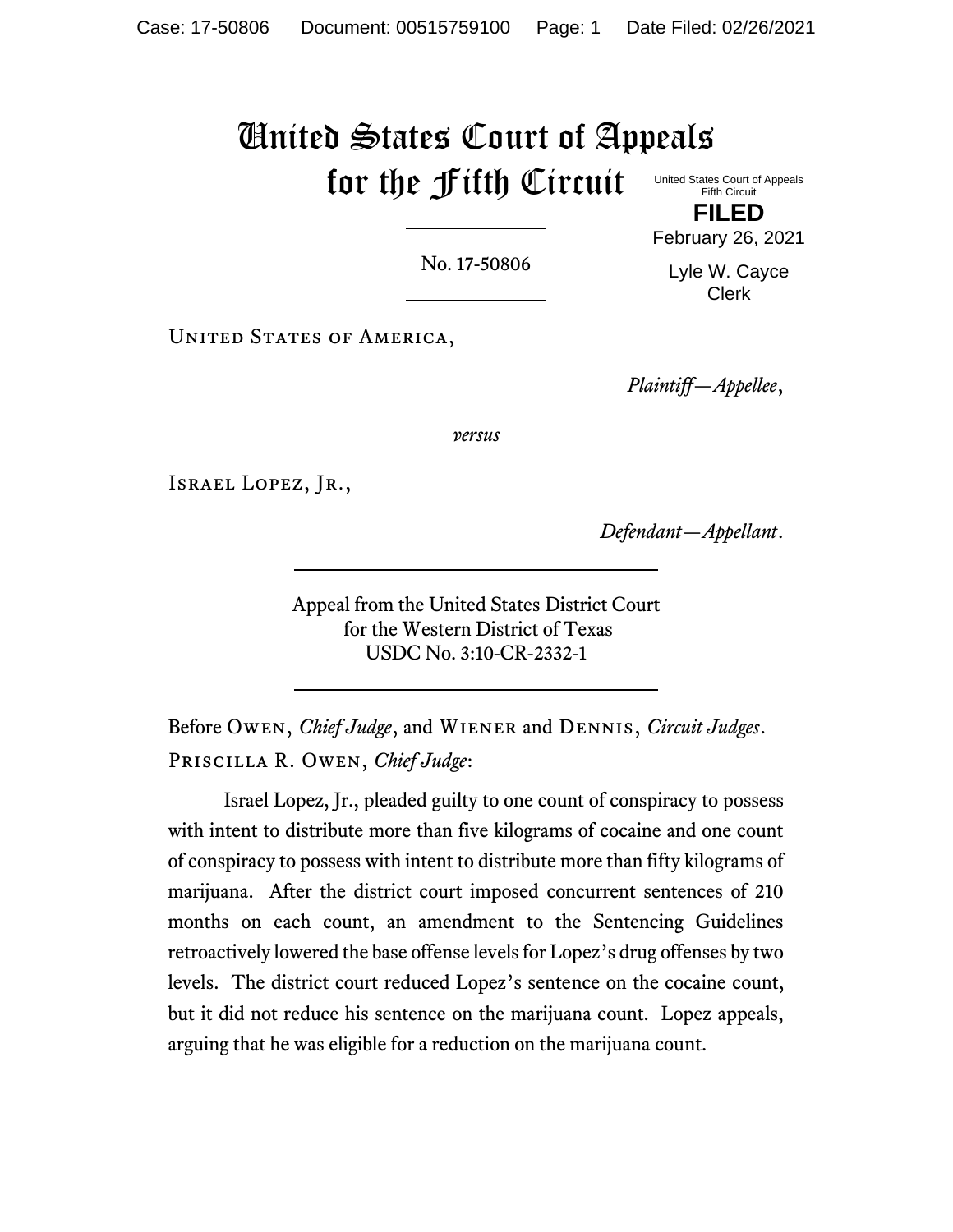Under 18 U.S.C. § 3582(c)(2), an inmate is eligible for a reduction in his term of imprisonment if the inmate "has been sentenced to a term of imprisonment based on a sentencing range that has subsequently been lowered" and "if such a reduction is consistent with applicable policy statements issued by the Sentencing Commission."<sup>1</sup> The question presented in this case is complex: whether Lopez is eligible for a reduction under this statute when the district court sentenced him to 210 months' confinement on each of two drug offenses, running concurrently, after he received a downward departure from his initial sentencing range for providing substantial assistance to the government, given that the base drug offense levels for each count has retroactively been reduced, and given further that one of those counts is subject to a statutory maximum term of imprisonment. Because Lopez's "applicable guideline range" is distinct from his "guideline" sentence," he is eligible for a sentence reduction. We therefore vacate the judgment of the district court and remand the case for re-sentencing consistent with this opinion.

# **I**

The Presentence Investigation Report (PSR) grouped the two counts in accordance with section 3D1.2 of the United States Sentencing Guidelines (Guidelines).<sup>2</sup> The PSR stated that Lopez was responsible for 11.45 kilograms of cocaine and 104.56 kilograms of marijuana, resulting in a base offense level of 32.<sup>3</sup> Lopez received a two-level enhancement because he committed the offense as part of a criminal livelihood, and a four-level

 $1$  18 U.S.C. § 3582(c)(2).

<sup>2</sup> U.S. Sent'g Guidelines Manual §§ 3D1.2(b), (d) (U.S. Sent'g Comm'n 2010) [hereinafter USSG].

 $3^3$  *Id.* § 2D1.1(a)(5).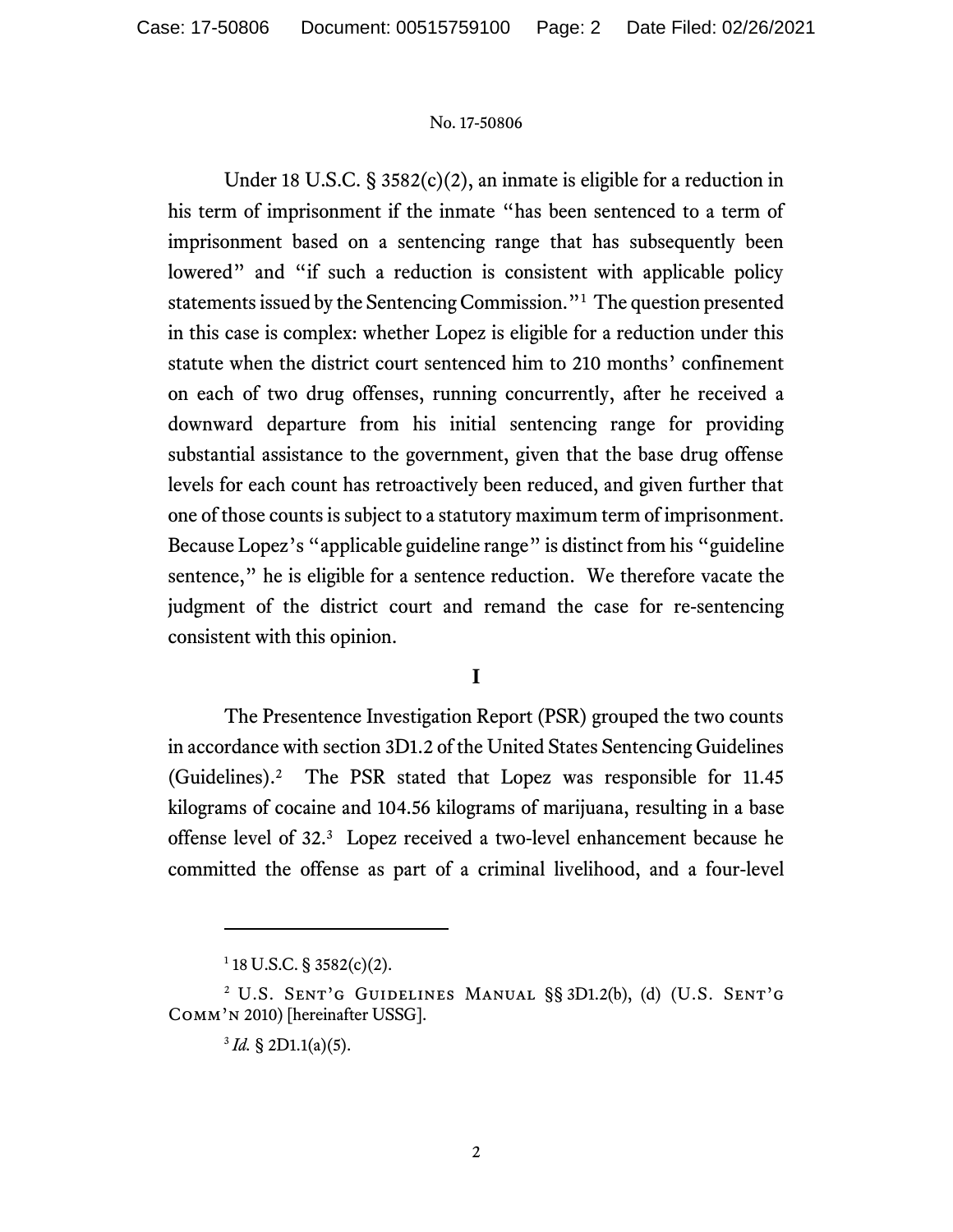enhancement for his aggravating role in the offense.<sup>4</sup> Those enhancements resulted in an adjusted offense level of 38.

The PSR also stated that Lopez qualified as a career offender under section 4B1.1 of the Guidelines, which would result in an offense level of 37.<sup>5</sup> However, because the adjusted offense level from the drug quantity finding (38) was higher than the offense level from the career offender determination (37), the PSR used the drug quantity offense level. After a three-level reduction for acceptance of responsibility,<sup>6</sup> Lopez's total offense level was 35. Because Lopez was a career offender, his criminal history category was Category VI.<sup>7</sup> The total offense level of 35 combined with his Category VI criminal history produced a guideline range of 292 to 365 months' imprisonment.<sup>8</sup>

Under section 5G1.1(a) of the Guidelines, if a "statutorily authorized maximum sentence is less than the minimum of the applicable guideline range, the statutorily authorized maximum sentence shall be the guideline sentence."<sup>9</sup> Accordingly, because the statutory maximum sentence for Lopez's marijuana count was only twenty years,<sup>10</sup> his "guideline sentence" for that count was 240 months.<sup>11</sup>

Prior to sentencing, the Government moved for a three-level

- 6 *Id.* § 3E1.1.
- 7 *Id.* § 4B1.1(b).
- <sup>8</sup> *Id.* at ch. 5, pt. A, sentencing tbl.
- 9 *Id.* § 5G1.1(a).
- <sup>10</sup> 21 U.S.C. § 841(b)(1)(C).
- $11$  USSG § 5G1.1(a).

<sup>4</sup> *Id.* § 3B1.1(a). 5 *Id.* § 4B1.1.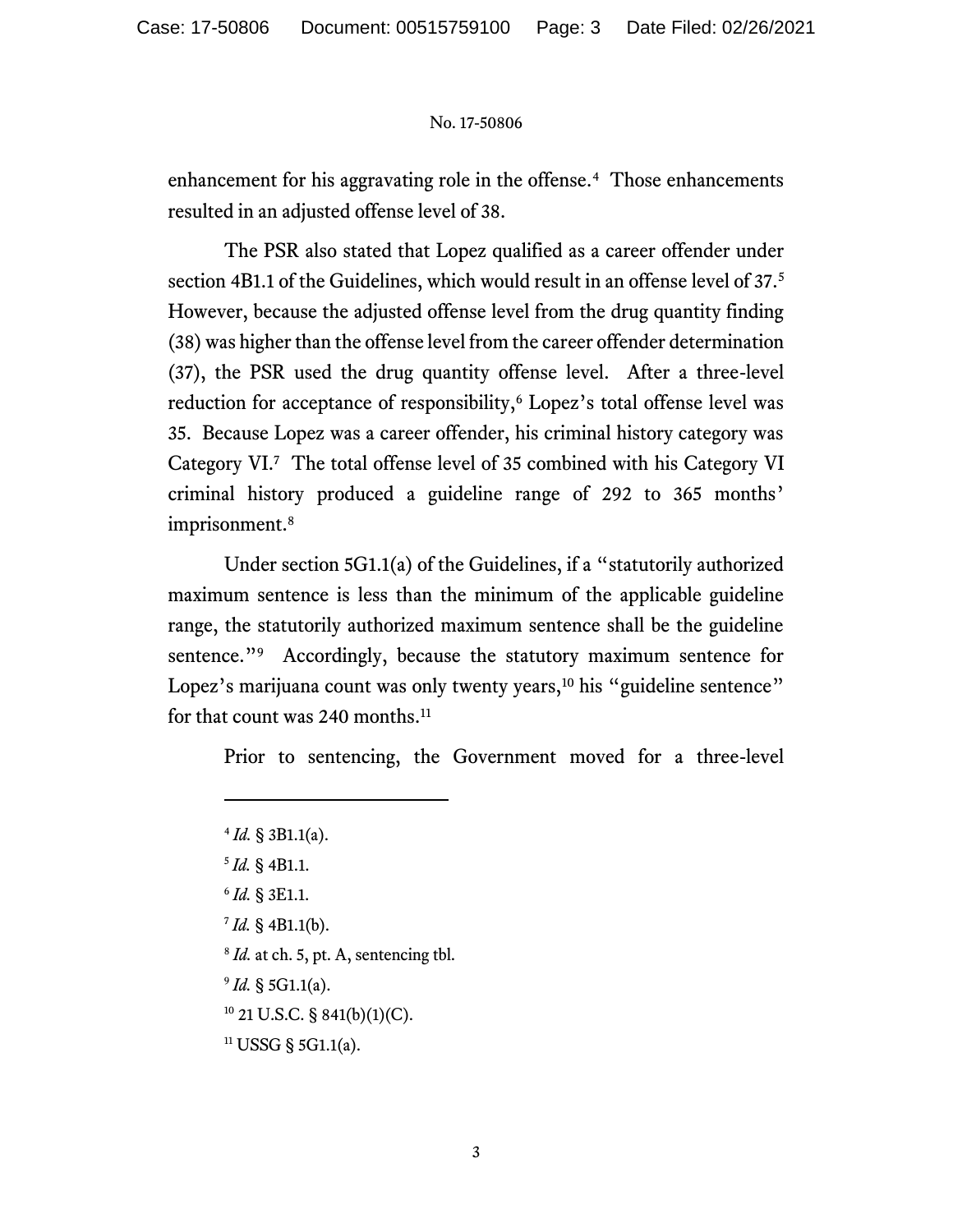downward departure pursuant to section 5K1.1 of the Guidelines. That provision provides that "[u]pon motion of the government stating that the defendant has provided substantial assistance in the investigation or prosecution of another person who has committed an offense, the court may depart from the [G]uidelines."<sup>12</sup> The departure would place Lopez at a level 32 with a possible guideline range of 210 to 262 months. At sentencing, the district court adopted the PSR, including the Guidelines calculations, without change. The court implicitly granted the Government's motion for downward departure, creating new hypothetical sentencing ranges of 210 to 262 months on the cocaine count and 210 to 240 months on the marijuana count. The district court imposed concurrent sentences of 210 months on each count. The court's Statement of Reasons indicated that its sentence departed from the advisory guideline range because of the Government's 5K1.1 motion for downward departure.

More than three years after the court sentenced Lopez, Amendment 782 to the Guidelines retroactively lowered the base offense levels for most drug offenses by two levels.<sup>13</sup> The district court appointed the Federal Public Defender to represent prisoners, including Lopez, who were potentially eligible for a sentence reduction based on the amendment.

A probation officer prepared revised Guidelines calculations. Subtracting two levels from Lopez's original adjusted offense level of 38, the officer determined that Lopez's revised adjusted offense level for the drug quantities would be 36, while his career offender offense level would remain at 37 and thus control. The officer determined that, with the three-level

<sup>12</sup> *Id.* § 5K1.1.

<sup>&</sup>lt;sup>13</sup> U.S. SENT'G GUIDELINES MANUAL supp. app. C, amend. 782, 788 (U.S. Sent'g Comm'n 2014).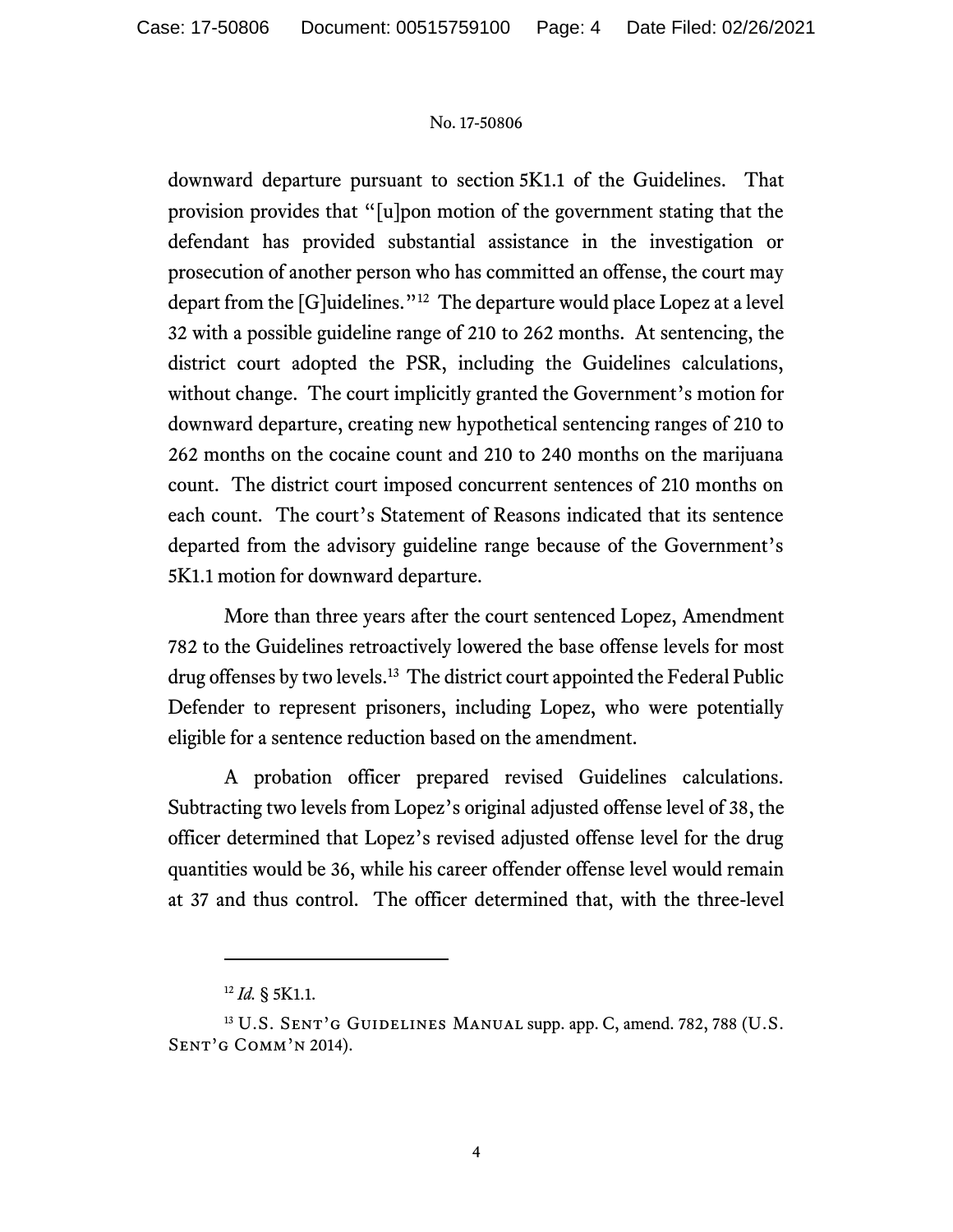reduction for acceptance of responsibility, Lopez's new total offense level was 34. In light of Lopez's revised total offense level of 34, the officer determined that Lopez's revised guideline range was 262 to 327 months.<sup>14</sup> But because the statutory maximum sentence for the marijuana count was only twenty years,<sup>15</sup> the "guideline sentence" for that count continued to be 240 months.<sup>16</sup> The officer found that Lopez's original 210-month sentences represented a 28.09% decrease from the original guideline range of 292 to 365 months on the cocaine count and a 12.5% decrease from the original 240 month "guideline range" on the marijuana count. So, the officer determined that a sentence of 188 months represented a "proportionate" sentence with a 28.09% reduction from the "new applicable range" for the cocaine count and that a sentence of 210 months represented a "proportionate" sentence with a 12.5% reduction from the "new applicable guideline range" for the marijuana count.

The Federal Public Defender and the Government submitted a joint Agreed Order Amending Judgment, which asked the district court to sentence Lopez to 188 months on each count. Instead, the district court reduced Lopez's sentence on the cocaine count to 188 months but did not reduce his original 210-month sentence on the marijuana count. For the marijuana count, the district court stated, the original and amended "guideline range" was 240 months, which would make Lopez ineligible for a sentence reduction on that count.<sup>17</sup> Lopez appeals, arguing that the district

<sup>&</sup>lt;sup>14</sup> USSG ch. 5, pt. A, sentencing tbl.

<sup>15</sup> 21 U.S.C. § 841(b)(1)(C).

<sup>16</sup> *See* USSG § 5G1.1(a).

<sup>&</sup>lt;sup>17</sup> *See id.* § 1B1.10(a)(2)(B) ("A reduction ... is not authorized ... if ... an amendment . . . does not have the effect of lowering the defendant's applicable guideline range.").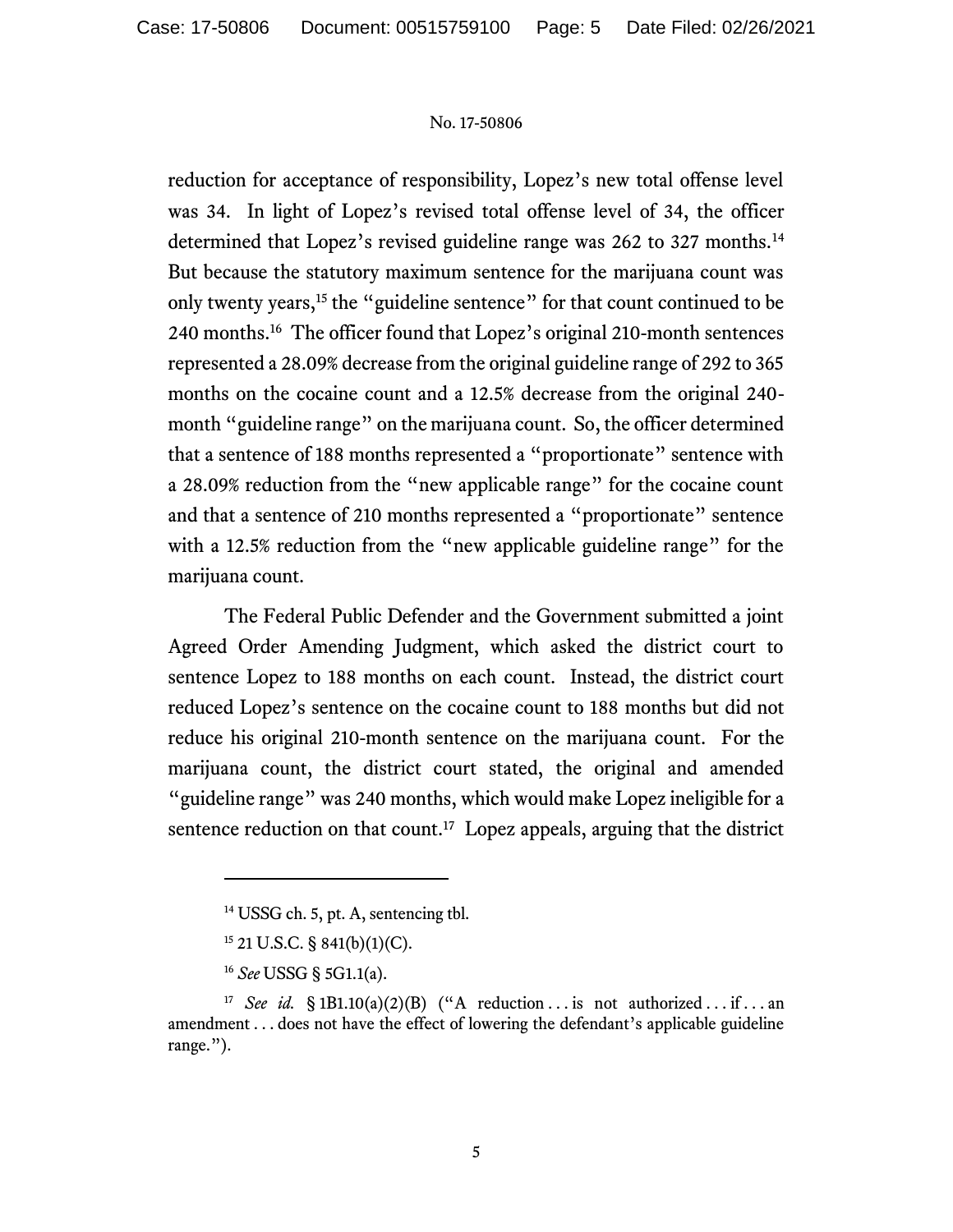court incorrectly held that the guideline range was not reduced on the marijuana count. To lessen confusion regarding many similar terms, we adopt the following definitions:

- "Initial guideline range" refers to Lopez's first guideline range at his original sentencing, based on his offense level and criminal history category, before the application of section 5G1.1 or section 5K1.1. Lopez's "initial guideline range" was 292 to 365 months.
- "Guideline sentence" refers to Lopez's guideline calculation after the operation of section 5G1.1, which says that Lopez's statutory maximum supersedes his initial guideline range because his statutory maximum (240 months) is less than the minimum of the initial guideline range (292 to 365 months). Lopez's "guideline sentence" is 240 months.
- The "guideline range applicable" to Lopez, as used in section 1B1.10, is disputed.
	- o Lopez contends that the "guideline range applicable" to him is the same as his "initial guideline range" — 292 to 365 months.
	- o The Government contends that the "guideline range applicable" to Lopez is his "guideline sentence" $-240$ months.
- "Revised guideline range" refers to Lopez's guideline range after Amendment 782, which reduced the quantity-determined base offense levels in the drug-trafficking guideline by two levels. Lopez's "revised guideline range" is 262 to 327 months.

Lopez argues that the district court erred in holding that his guideline range for the marijuana count did not change, thus making him ineligible for an 18 U.S.C. § 3582 reduction on that count. Section 3582(c)(2) permits the discretionary modification of a defendant's sentence "in the case of a defendant who has been sentenced to a term of imprisonment based on a sentencing range that has subsequently been lowered by the Sentencing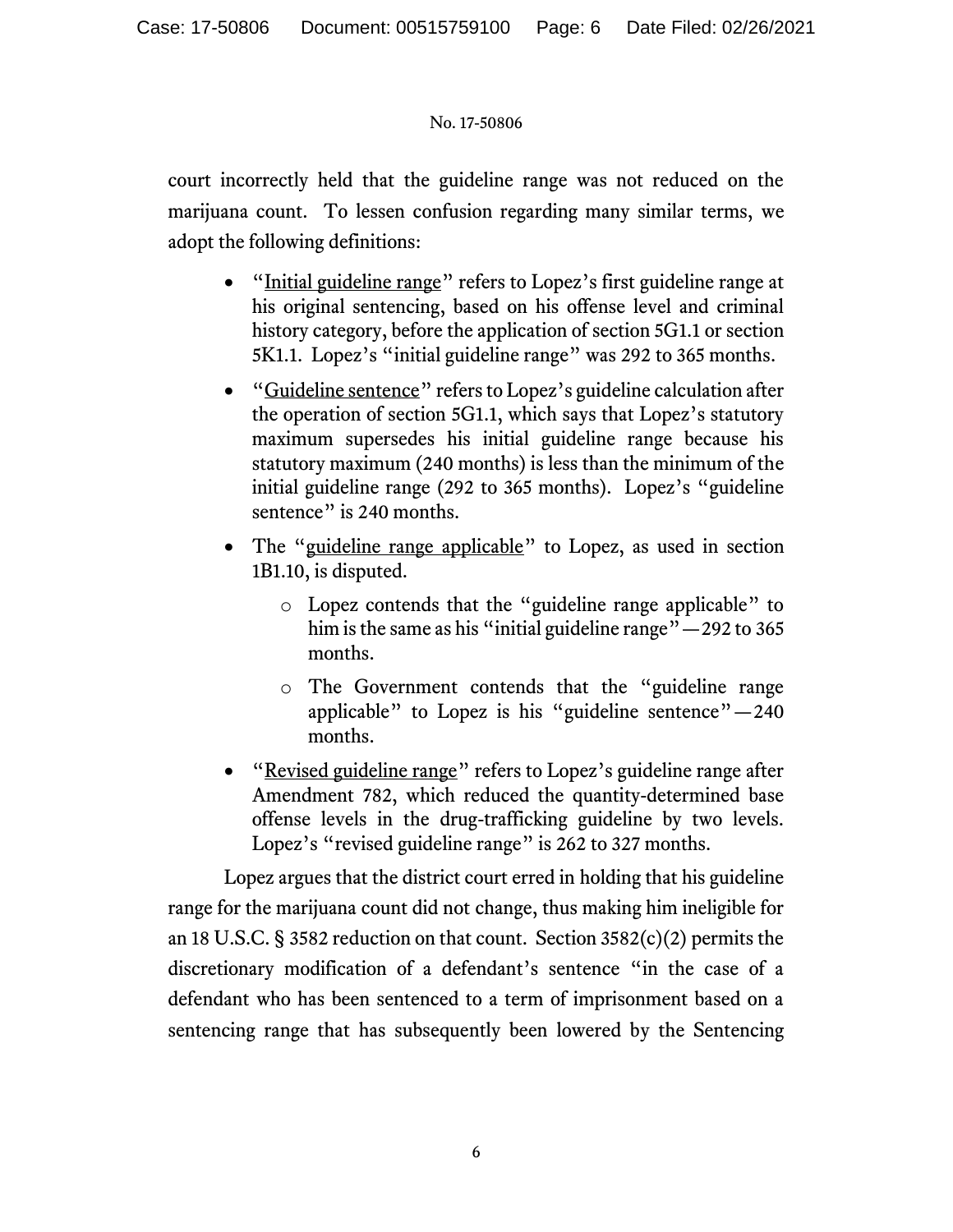Commission pursuant to 28 U.S.C. [§] 994(o)," so long as the "reduction is consistent with applicable policy statements."<sup>18</sup> If the court determines that § 3582 applies,<sup>19</sup> we conduct a two-step inquiry when considering a  $\S$  3582(c)(2) motion.<sup>20</sup> First, we must determine whether a reduction is consistent with section 1B1.10 of the Guidelines by determining the defendant's eligibility for a reduction and the extent of the authorized reduction.<sup>21</sup> Under that section, a defendant is eligible for a reduction only if an amendment lowered the "guideline range applicable."<sup>22</sup> The 2018 Guidelines define this term as "the guideline range that corresponds to the offense level and criminal history category determined pursuant to [section ]1B1.1(a), which is determined before consideration of any departure provision in the Guidelines Manual or any variance."<sup>23</sup> Then, if the defendant is eligible for a reduction, a district court considers the applicable 18 U.S.C. § 3553(a) factors to determine whether that reduction is warranted, either in whole or in part, under the particular circumstances of the case.<sup>24</sup> We first consider whether Lopez preserved error.

If Lopez preserved the error "by specific objection in the trial

**II**

<sup>18</sup> 18 U.S.C. § 3582(c)(2); *accord United States v. Doublin*, 572 F.3d 235, 237 (5th Cir. 2009) (per curiam).

<sup>19</sup> *See Koons v. United States*, 138 S. Ct. 1783, 1790 (2018) (holding that defendants must "satisfy § 3582(c)(2)'s threshold 'based on' requirement" to be eligible for a sentence reduction).

<sup>20</sup> *Dillon v. United States*, 560 U.S. 817, 826 (2010).

<sup>21</sup> *Id.* at 826-27.

<sup>22</sup> *See* USSG § 1B1.10(a)(1).

<sup>&</sup>lt;sup>23</sup> U.S. SENT'G GUIDELINES MANUAL § 1B1.10 cmt. 1(A) (U.S. SENT'G Comm'n 2018).

<sup>24</sup> *Dillon*, 560 U.S. at 826.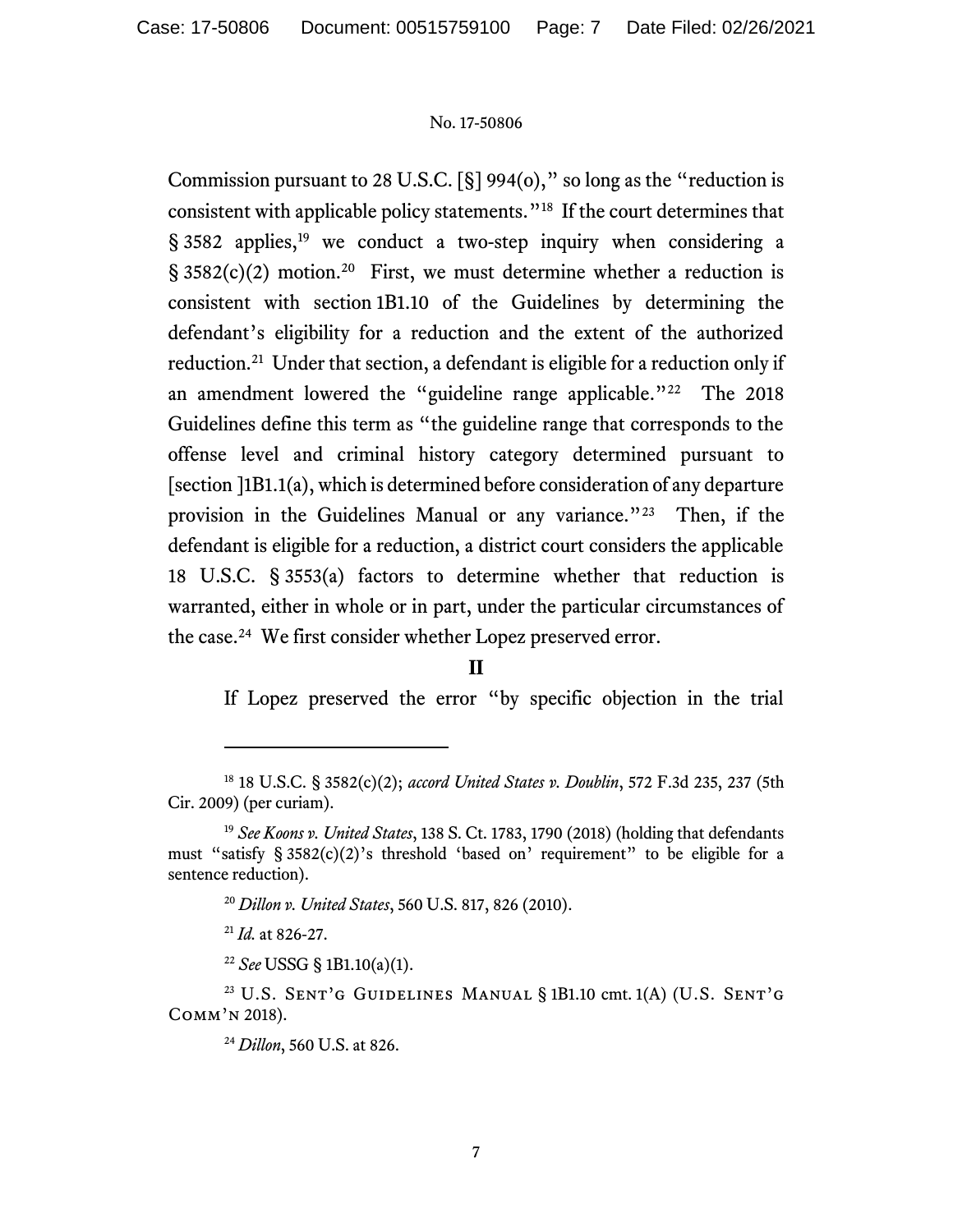court,"<sup>25</sup> the court should "review the decision whether to reduce a sentence under  $\S 3582(c)(2)$  for abuse of discretion, its interpretation of the [G]uidelines de novo, and its findings of fact for clear error."<sup>26</sup> If Lopez "failed to make his objection . . . sufficiently clear, the issue is considered forfeited, and we review only for plain error."<sup>27</sup> "Plain error review requires four determinations: whether there was error at all; whether it was plain or obvious; whether the defendant has been substantially harmed by the error; and whether this court should exercise its discretion to correct the error in order to prevent a manifest miscarriage of justice."<sup>28</sup> We conclude that Lopez preserved error.

Our circuit lacks a bright-line rule for determining whether a litigant raised an argument below.<sup>29</sup> We often frame the inquiry as whether the argument was raised to such a degree that the district court had an opportunity to rule on it. 30 In *N.Y. Life Ins. Co. v. Brown*, the plaintiff complained that by not adequately raising the argument below, the defendant forfeited the issue of whether he "appeared" in the action.<sup>31</sup> After a grant of summary judgment for the plaintiff, the defendant filed a motion to vacate,

<sup>29</sup> *N.Y. Life Ins. Co. v. Brown*, 84 F.3d 137, 141 n.4 (5th Cir. 1996)(citing *First United Fin. Corp. v. Specialty Oil Co., Inc.–I*, 5 F.3d 944, 948 n.9 (5th Cir. 1993)).

<sup>30</sup> *See, e.g.*, *Belt v. EmCare, Inc.*, 444 F.3d 403, 409 (5th Cir. 2006); *F.D.I.C. v. Mijalis*, 15 F.3d 1314, 1327 (5th Cir. 1994).

<sup>25</sup> *United States v. Chavez-Hernandez*, 671 F.3d 494, 497 (5th Cir 2012) (citing *United States v. Gharbi*, 510 F.3d 550, 554 (5th Cir. 2007)).

<sup>26</sup> *United States v. Evans*, 587 F.3d 667, 672 (5th Cir. 2009) (citations and emphasis omitted).

<sup>27</sup> *Chavez-Hernandez*, 671 F.3d at 497 (citations omitted).

<sup>28</sup> *Id.* (first citing *United States v. Olano*, 507 U.S. 725 (1993); and then citing *United States v. Infante*, 404 F.3d 376, 394 (5th Cir. 2005)).

<sup>31</sup> 84 F.3d at 141 n.4.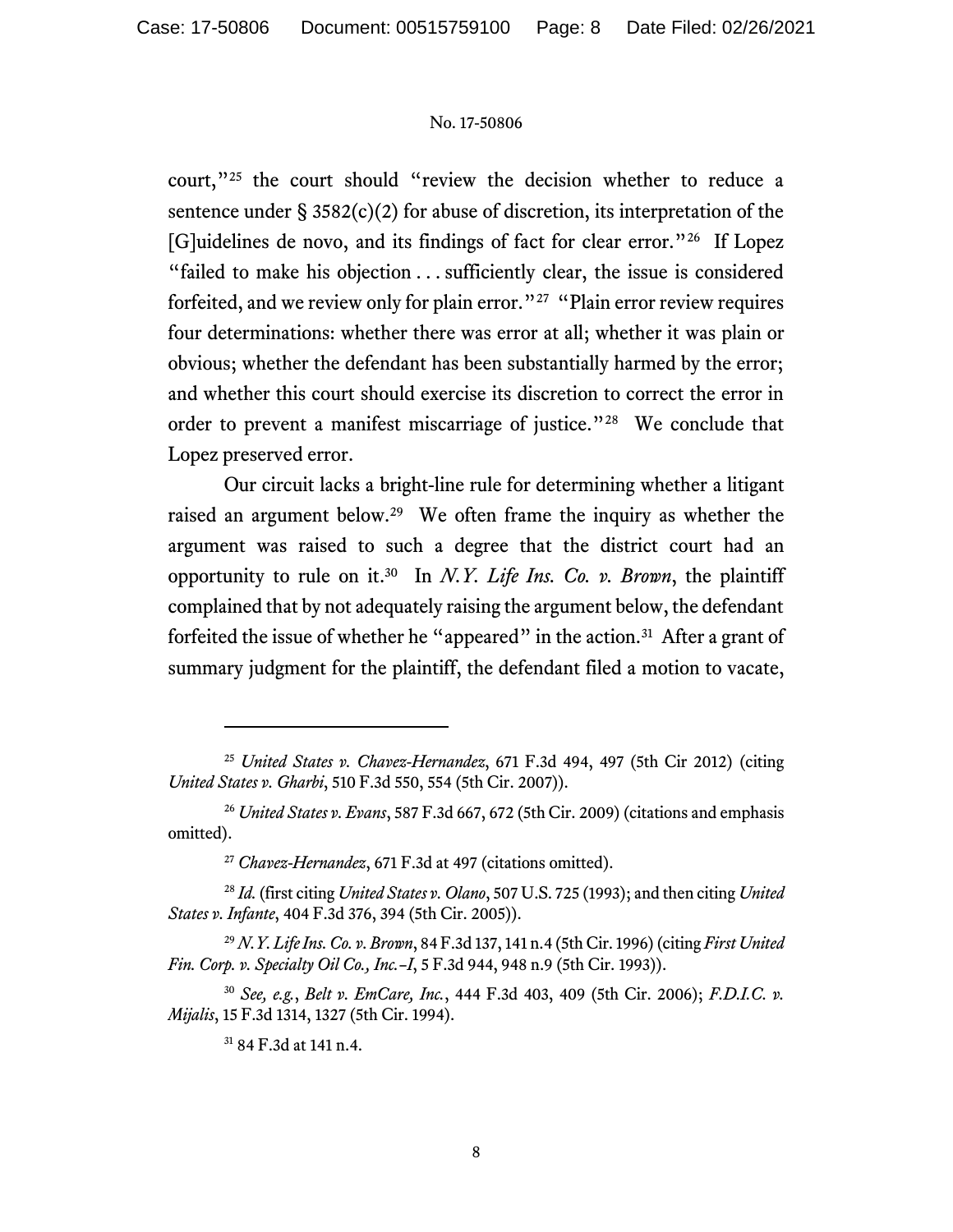complaining that he never received notice before the granting of summary judgment.<sup>32</sup> After the court denied his motion, the defendant appealed, arguing again that he did not receive notice of the summary judgment, and more specifically, that he was entitled to such notice because he "appeared" in the proceedings.<sup>33</sup> The court reasoned that "[w]hile [the defendant] might have raised the issue more specifically, we are persuaded that his motion to vacate the judgment met the threshold level to avoid forfeiture."<sup>34</sup>

Here, the Government and Lopez submitted an agreed order to reduce Lopez's sentence. Through the order, Lopez informed the court of the action he wished the court to take.<sup>35</sup> The argument, albeit an implied one, that the law entitled Lopez to a sentence reduction was raised to such a degree that the district court had an opportunity to rule on it. Indeed, it is the only thing the district court ruled on.

Because the district court was on notice of the action that Lopez wished the court to take, our review of the district court's order is not confined to plain error. Instead, we review the district court's interpretation of the Guidelines de novo.<sup>36</sup>

# **III**

We now evaluate whether Lopez's term of imprisonment was "based on a sentencing range that has subsequently been lowered."<sup>37</sup> "For a

<sup>35</sup> *See* Fed. R. Crim. P. 51(b).

<sup>36</sup> *See United States v. Quintanilla*, 868 F.3d 315, 319 (5th Cir. 2017) (quoting *United States v. Evans*, 587 F.3d 667, 672 (5th Cir. 2009)).

<sup>37</sup> 18 U.S.C. § 3582(c)(2).

<sup>32</sup> *Id.* at 141.

<sup>33</sup> *Id.* at 141-42 & n.4.

<sup>34</sup> *Id.* at 141 n.4.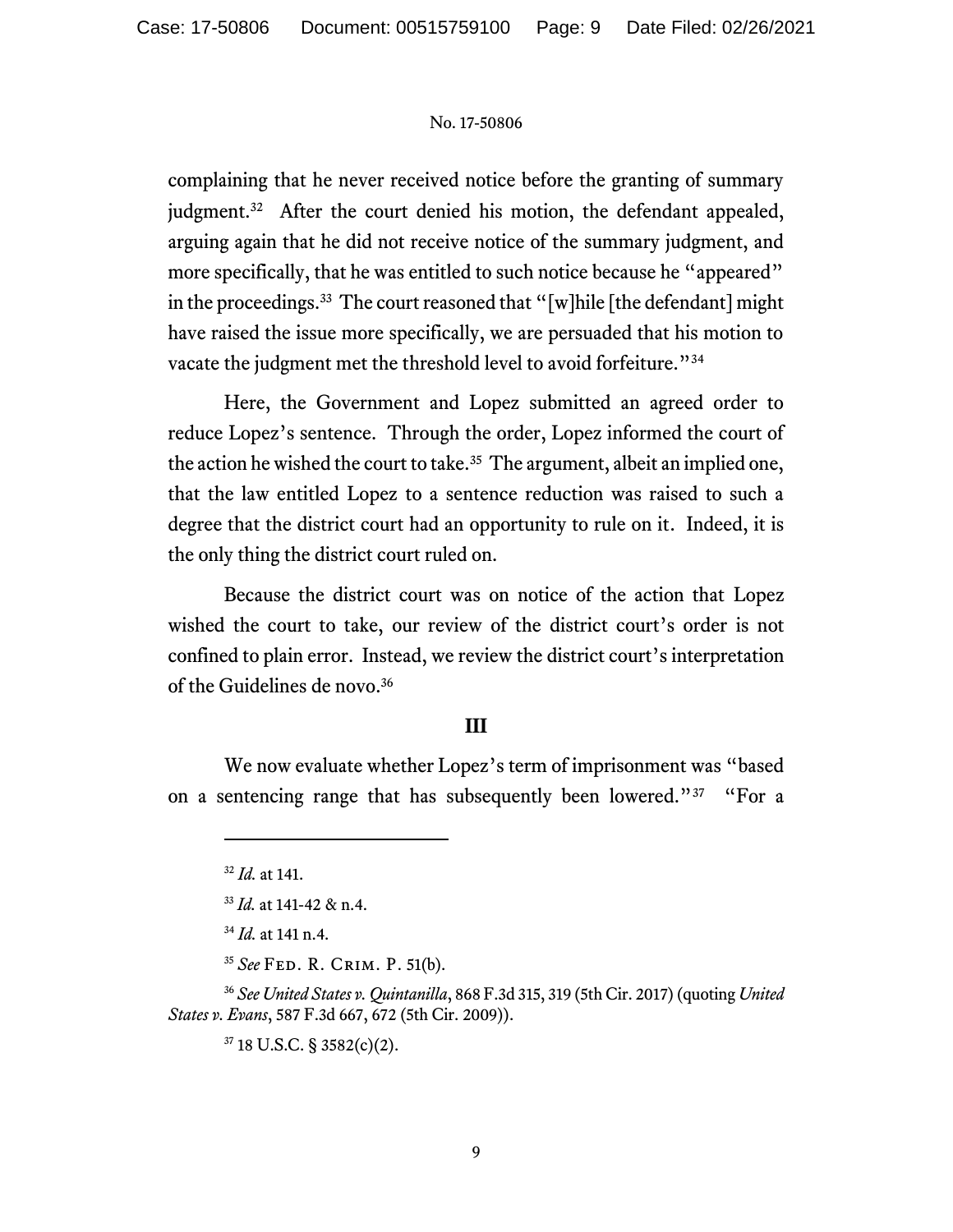sentence to be 'based on' a lowered Guidelines range, the range must have at least played 'a relevant part in the framework the sentencing judge used' in imposing the sentence."<sup>38</sup> "The Guidelines range will often play that part, for district judges must calculate the defendant's advisory range and then will frequently tie the sentence they impose to that range."<sup>39</sup>

In *Koons v. United States*, the Supreme Court considered whether defendants satisfied this threshold eligibility requirement.<sup>40</sup> Critically, Guidelines section 5G1.1 provides that "[w]here a statutorily required minimum sentence is greater than the maximum of the applicable guideline range, the statutorily required minimum sentence shall be the guideline sentence."<sup>41</sup> In *Koons*, in "each of petitioners' cases, the top end of the Guidelines range fell below the applicable mandatory minimum sentence, and so the [lower] court concluded that the mandatory minimum superseded the Guidelines range."<sup>42</sup> The defendants sought a reduced sentence under 18 U.S.C. § 3553(e) and its corresponding Guidelines provision, which provide that the court may impose a sentence below the mandatory minimum if the defendant has substantially assisted the government in the prosecution of other crimes.<sup>43</sup> The Supreme Court held that the defendants' sentences were not based on a lowered Guidelines range, but rather on the mandatory minimum guideline sentence:

Their sentences were not "based on" the lowered Guidelines

<sup>40</sup> *Id*.

- <sup>41</sup> USSG § 5G1.1(b).
- <sup>42</sup> *Koons*, 138 S. Ct. at 1787.
- <sup>43</sup> *Id*. at 1787-88.

<sup>38</sup> *Koons v. United States*, 138 S. Ct. 1783, 1788 (2018) (brackets omitted) (quoting *Hughes v. United States*, 138 S. Ct. 1765, 1778 (2018)).

<sup>39</sup> *Id.* (citing *Hughes*, 138 S. Ct. at 1775-76).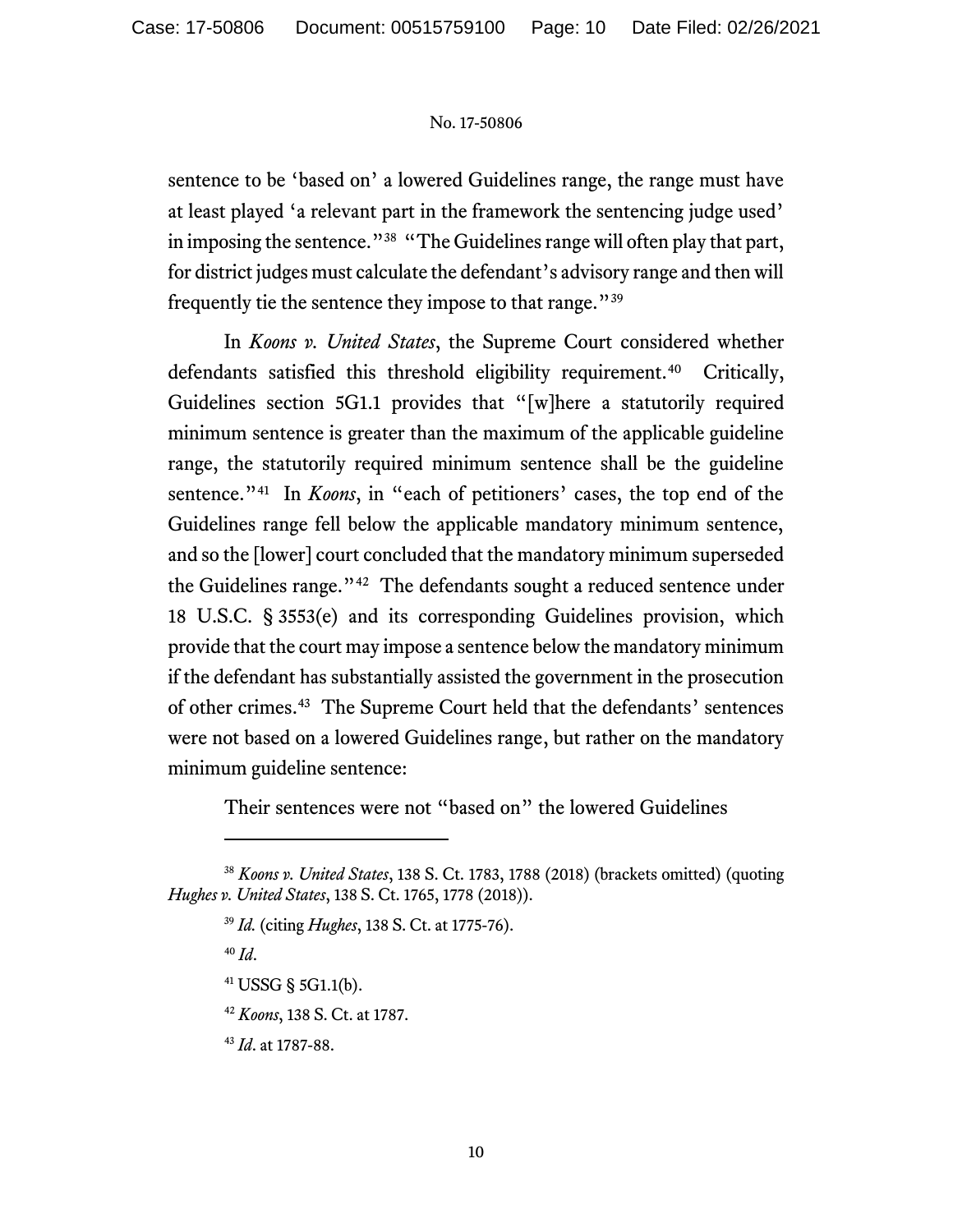ranges because the District Court did not consider those ranges in imposing its ultimate sentences. On the contrary, the court scrapped the ranges in favor of the mandatory minimums, and never considered the ranges again; as the court explained, the ranges dropped out of the case.<sup>44</sup>

Here, after granting the section 5K1.1 motion for downward departure, the district court determined that Lopez's guideline range for the marijuana count was 210 months (the lower end of the Guidelines range) to 240 months (the statutory maximum). Thus, the guideline range was "a relevant part of the analytic framework the judge used to determine the sentence."<sup>45</sup> The Government's motion under section 5K1.1 was framed in terms of a departure from total offense levels. The Government requested "a departure amount of Three (3) levels," which "would place [Lopez] at a level Thirty-Two (32) with a possible guideline range of 210-262 months." Unlike the district court in *Koons*, the court here did not discard or "scrap<sup>[]</sup> the ranges in favor of the mandatory minimums . . . never consider[ing] the ranges again."<sup>46</sup> The district court here explicitly relied on Lopez's initial guideline range in calculating the level of departure under section 5K1.1. Therefore, Lopez passes the threshold "based on" requirement.

# **IV**

Finally, we determine whether Lopez is eligible for a reduction under Guidelines section 1B1.10, which requires that the "guideline range applicable" to him be lowered. Again, the 2018 Guidelines define this as "the guideline range that corresponds to the offense level and criminal

<sup>44</sup> *Id*. at 1788.

<sup>45</sup> *Hughes v. United States*, 138 S. Ct. 1765, 1776 (2018) (quoting *Freeman v. United States*, 564 U.S. 522, 530 (2011) (plurality opinion)).

<sup>46</sup> *Koons*, 138 S. Ct. at 1788.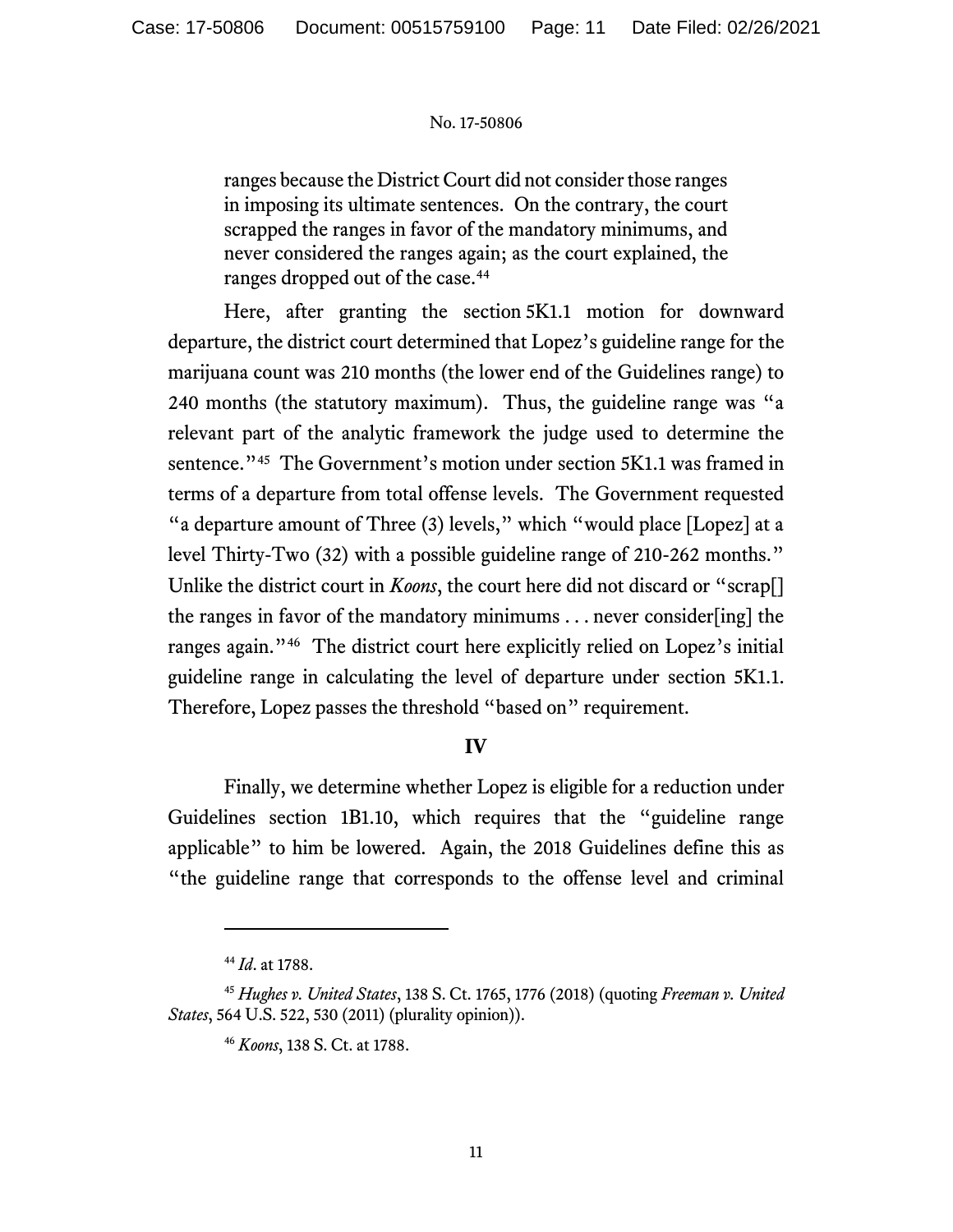history category determined pursuant to [section ]1B1.1(a), which is determined before consideration of any departure provision in the Guidelines Manual or any variance."<sup>47</sup> Lopez argues that the "guideline range applicable" to him is his "initial guideline range"—the range that was calculated before considering the statutory maximum that became his "guideline sentence" by operation of section 5G1.1. He argues that the "guideline range applicable" to him is his "initial guideline range" of 292 to 365 months, not his "guideline sentence" of 240 months. Because the "guideline range applicable" to him is his "initial guideline range," and Amendment 782 lowered his "initial guideline range," Lopez argues, he is eligible for a sentence reduction.

The Government leans heavily on *United States v. Carter*<sup>48</sup> in support of its position that the "guideline range applicable" to Lopez is indistinguishable from his "guideline sentence," but *Carter*'s holding has been abrogated by subsequent Guidelines amendments. In *Carter*, the defendant's "guideline range" was 87 to 108 months.<sup>49</sup> However, the statutory minimum was 120 months.<sup>50</sup> Thus, under section 5G1.1 of the Guidelines, the "statutory minimum became the applicable 'guideline sentence.'"<sup>51</sup> A later Guidelines amendment changed Carter's guideline range to 70 to 87 months.<sup>52</sup> The statutory minimum, 120 months, remained

<sup>47</sup> U.S. Sent'g Guidelines Manual § 1B1.10 cmt. 1(A) (U.S. Sent'g Comm'n 2018).

<sup>48</sup> 595 F.3d 575 (5th Cir. 2010) (per curiam).

<sup>49</sup> *Id.* at 577.

<sup>50</sup> *Id.* at 576.

<sup>51</sup> *Id.* at 577 (quoting USSG § 5G1.1(b)).

<sup>52</sup> *Id.*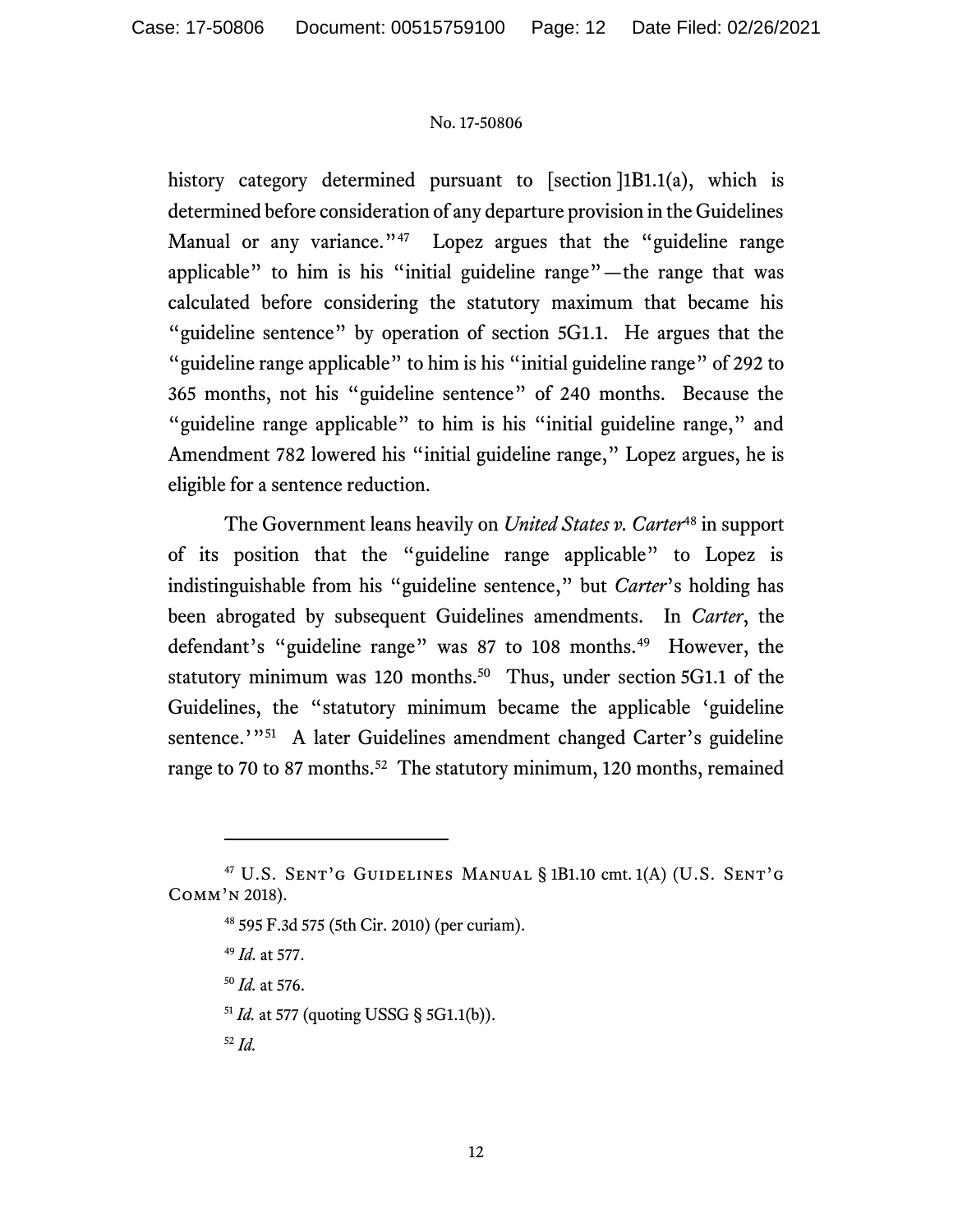the guideline sentence.<sup>53</sup> Carter, like Lopez, argued that he was eligible for a reduction because his guideline range was lowered.<sup>54</sup> The *Carter* court framed the question before it as "whether the district court correctly concluded that Carter is ineligible for a sentence reduction under 18 U.S.C. § 3582(c)(2) and [section 1B1.10 of the Guidelines], in light of the statutory minimum sentence."<sup>55</sup>

The *Carter* court considered what constituted "the guideline range applicable" to Carter under section 1B1.10 of the Guidelines.<sup>56</sup> Carter argued that the court should consider the guideline range in the sentencing table "even though a statutory minimum guideline sentence superseded that range." $57$ The court "reject[ed] this argument because ... the term 'guideline range applicable' in [section] 1B1.10 includes a statutory minimum sentence when such a minimum applies."<sup>58</sup> The *Carter* court "agree[d] with the Eleventh Circuit that for purposes of determining eligibility for a sentence reduction, the statutory-minimum 'guideline sentence' becomes the applicable 'guideline range,'"<sup>59</sup> and that "a subsequent amendment to ... the unutilized guideline range calculation. does not provide grounds for a sentence reduction."<sup>60</sup>

The Government argues that *Carter*'s holding be extended to the

- <sup>59</sup> *Id.*
- <sup>60</sup> *Id.* at 581.

<sup>53</sup> *See id.* at 577, 579. <sup>54</sup> *Id.* at 579-80. <sup>55</sup> *Id.* at 577. <sup>56</sup> *Id.* at 580. <sup>57</sup> *Id.* (citing USSG § 5G1.1(b)). <sup>58</sup> *Id.*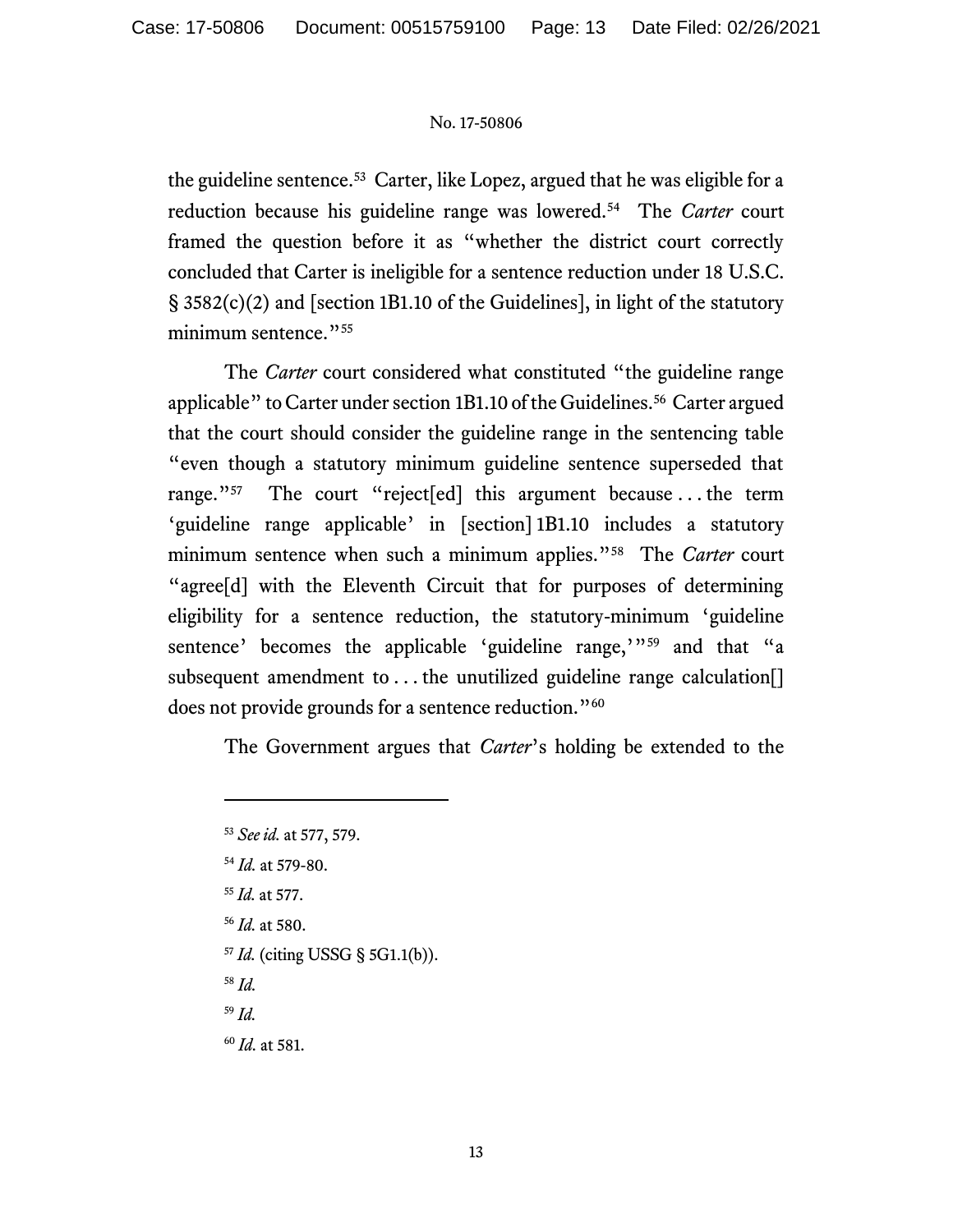present case, involving a statutory maximum.However, in 2014, after *Carter* was decided, section 1B1.10 was amended.<sup>61</sup> Amendment 780, incorporated at Guidelines section 1B1.10(c), effectively abrogated *Carter*'s holding. 62 Amendment 780 created a special rule for determining the revised guideline range for defendants like Carter—those who were subject to a statutory minimum penalty when originally sentenced but were relieved of that statutory minimum because of the government's motion for substantial assistance.<sup>63</sup> The rule holds that when an offender is thereby eligible for a sentence below a statutory minimum, the defendant's guideline range when he seeks a sentence reduction under § 3582(c)(2) "shall be determined without regard" to the statutory minimum.<sup>64</sup> In essence, the statutory minimum does not supersede the "initial guideline range"—therefore, the "guideline range applicable" to the defendant is the "initial guideline range," not the "guideline sentence."<sup>65</sup>

In enacting this amendment, the Sentencing Commission disagreed with the principle announced by this court in *Carter* and similar holdings in other circuits—that the "guideline range applicable" to the defendant becomes the statutory minimum.<sup>66</sup> Amendment 780 has thus abrogated

<sup>&</sup>lt;sup>61</sup> See U.S. SENT'G GUIDELINES MANUAL supp. app. C, amend. 780 (U.S. Sent'g Comm'n 2014).

 $62$  *Id.* at supp. app. C, amend. 780; *id.* § 1B1.10(c) (policy statement incorporating Amendment 780).

<sup>63</sup> *See* 18 U.S.C. § 3553(e) (allowing a district court to sentence a defendant below the statutory minimum pursuant to the government's motion for substantial assistance).

<sup>64</sup> *See* U.S. Sent'g Guidelines Manual § 1B1.10(c) (U.S. Sent'g Comm'n 2014).

<sup>65</sup> *See id.*

<sup>66</sup> The Supreme Court in *Koons* acknowledged the policy statement but did not apply it because the defendants there did not pass the threshold "based on" requirement in § 3582(c)(2). *See Koons v. United States*, 138 S. Ct. 1783, 1790 (2018) ("[B]ecause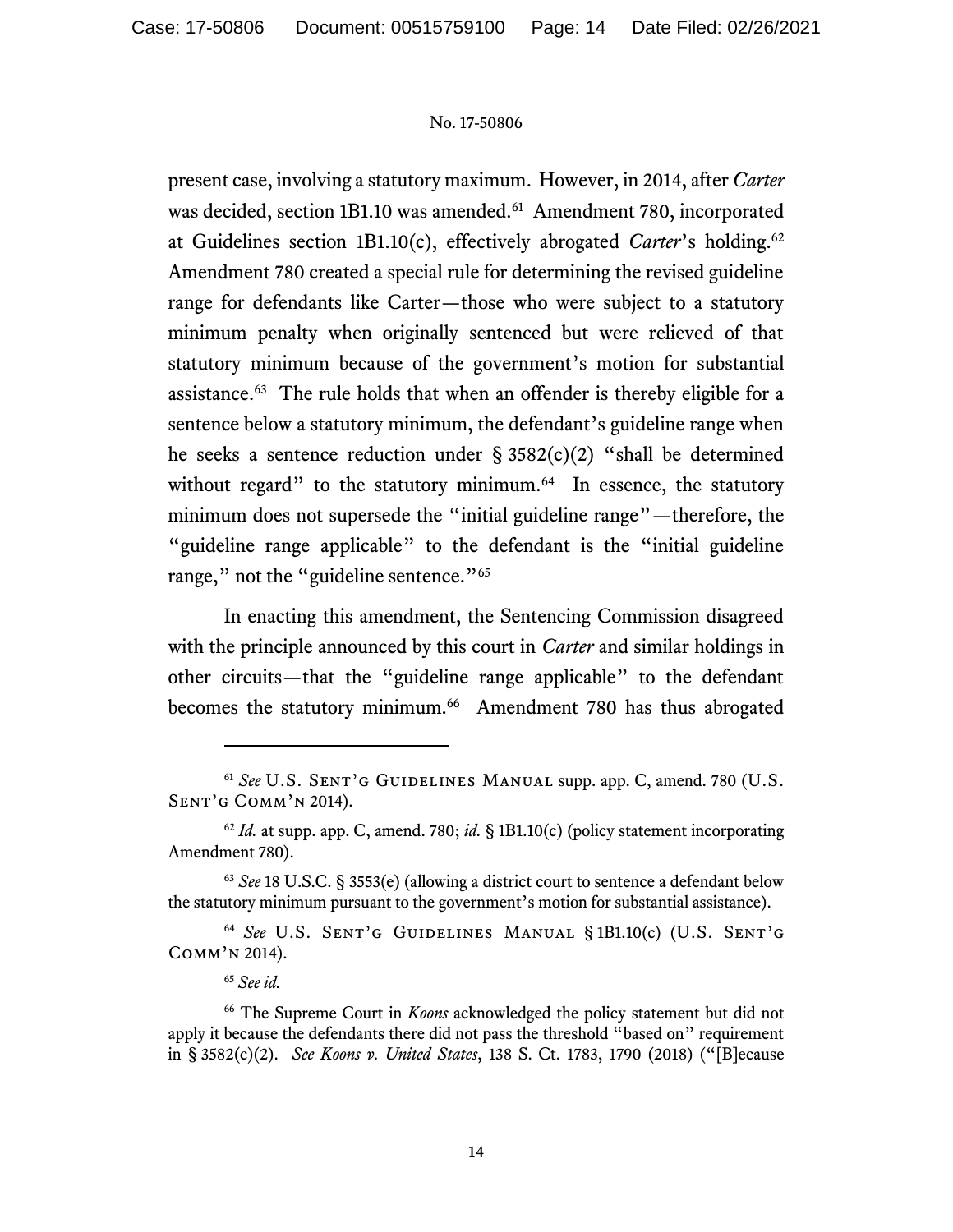*Carter*; in so doing, the Commission sought to "ensure<sup>[]</sup> that defendants who provide substantial assistance to the government in the investigation and prosecution of others have the opportunity to receive the full benefit of a reduction that accounts for that assistance."<sup>67</sup> As explained more fully below, the Government's theory would deny Lopez the full benefits of his assistance.

In addition to Amendment 780, two cases from neighboring circuits provide further support for our conclusion: *In re Sealed Case*<sup>68</sup> and *United*  States v. Savani.<sup>69</sup> In *In re Sealed Case*, the D.C. Circuit held that the defendant was eligible for a sentence reduction despite the presence of a statutory minimum. The Government argued, similar to the Government's argument today, that "a mandatory minimum 'guideline sentence' does not just defeat a defendant's 'applicable guideline range'; it *becomes* the defendant's applicable guideline range."<sup>70</sup> The court held that the defendants were eligible for a reduction, in part because the "plain language" of the Guidelines "distinguishes between an 'applicable guideline range' and

petitioners do not satisfy § 3582(c)(2)'s threshold 'based on' requirement, the Commission had no power to enable their sentence reductions."); U.S. SENT'G GUIDELINES MANUAL supp. app. C, amend. 780 (U.S. SENT'G COMM'N 2014) (stating that the amendment "generally adopts the approach of . . . the District of Columbia Circuit in *In re Sealed Case*"); *In re Sealed Case*, 722 F.3d 361, 368-70 (D.C. Cir. 2013) (disagreeing with *Carter* and similar cases in other circuits and holding that a defendant in Carter's position was eligible for a reduction).

<sup>67</sup> U.S. Sent'g Guidelines Manual supp. app. C, amend. 780 (U.S. Sent'g Comm'n 2014).

<sup>68</sup> 722 F.3d 361 (D.C. Cir. 2013).

<sup>69</sup> 733 F.3d 56 (3d Cir. 2013).

<sup>70</sup> *In re Sealed Case*, 722 F.3d at 369 (emphasis in original).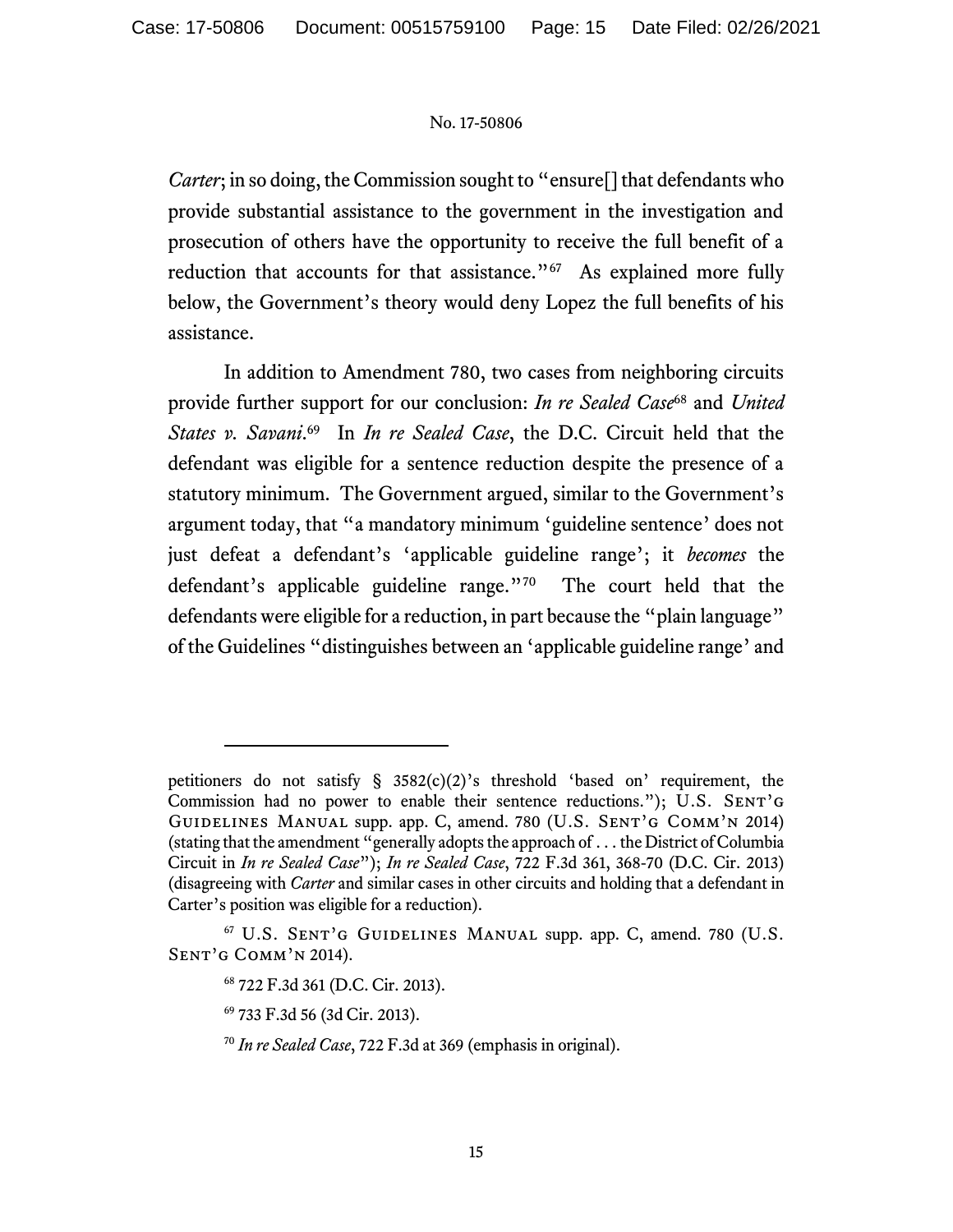a 'guideline sentence.'"<sup>71</sup>

*In re Sealed Case* specifically distinguished *Carter*. The D.C. Circuit explained, "A sentencing court uses a defendant's offense level and criminal history category to find a guideline range at step seven of the Application Instructions . . . *prior to* determining whether a mandatory minimum applies at step eight."<sup>72</sup> A "mandatory minimum cannot 'correspond to' [a defendant's] offense level and criminal history category under the Guidelines because it is a creature of statute, unaffected by those variables."<sup>73</sup> *United States v. Savani* further explains this "step seven" point:

In support of their position, appellants point out that the terminology the Commission selected for the description of "applicable guideline range" mirrors, in-part, the language of  $\S 1B1.1(a)(7)$ . Section 1B1.1(a)(7) requires the sentencing court to calculate a defendant's initial guideline sentence by "[d]etermin[ing] the guideline range" from the table in § 5A "*that corresponds to the offense level and criminal history category determined* " in steps (a)(1)-(a)(6). In Application Note 1(A) of § 1B1.10, the Sentencing Commission defines "applicable guideline range" as "the guideline range *that corresponds to the offense level and criminal history category determined* pursuant to  $\S$  1B1.1(a)  $\dots$ ."

We presume that this choice of language by the Sentencing Commission is deliberate. Appellants contend that the Sentencing Commission's choice to incorporate this language into the new definition of "applicable guideline range" demonstrates the Commission's intent to define the phrase as the initial guidelines sentencing range calculated under § 5A; if the Commission had not intended such a result,

<sup>71</sup> *Id.* (citing USSG § 5G1.1(b)).

<sup>72</sup> *Id.* (emphasis in original) (citations omitted).

<sup>73</sup> *Id.* (citing *Savani*, 733 F.3d at 63 n.5).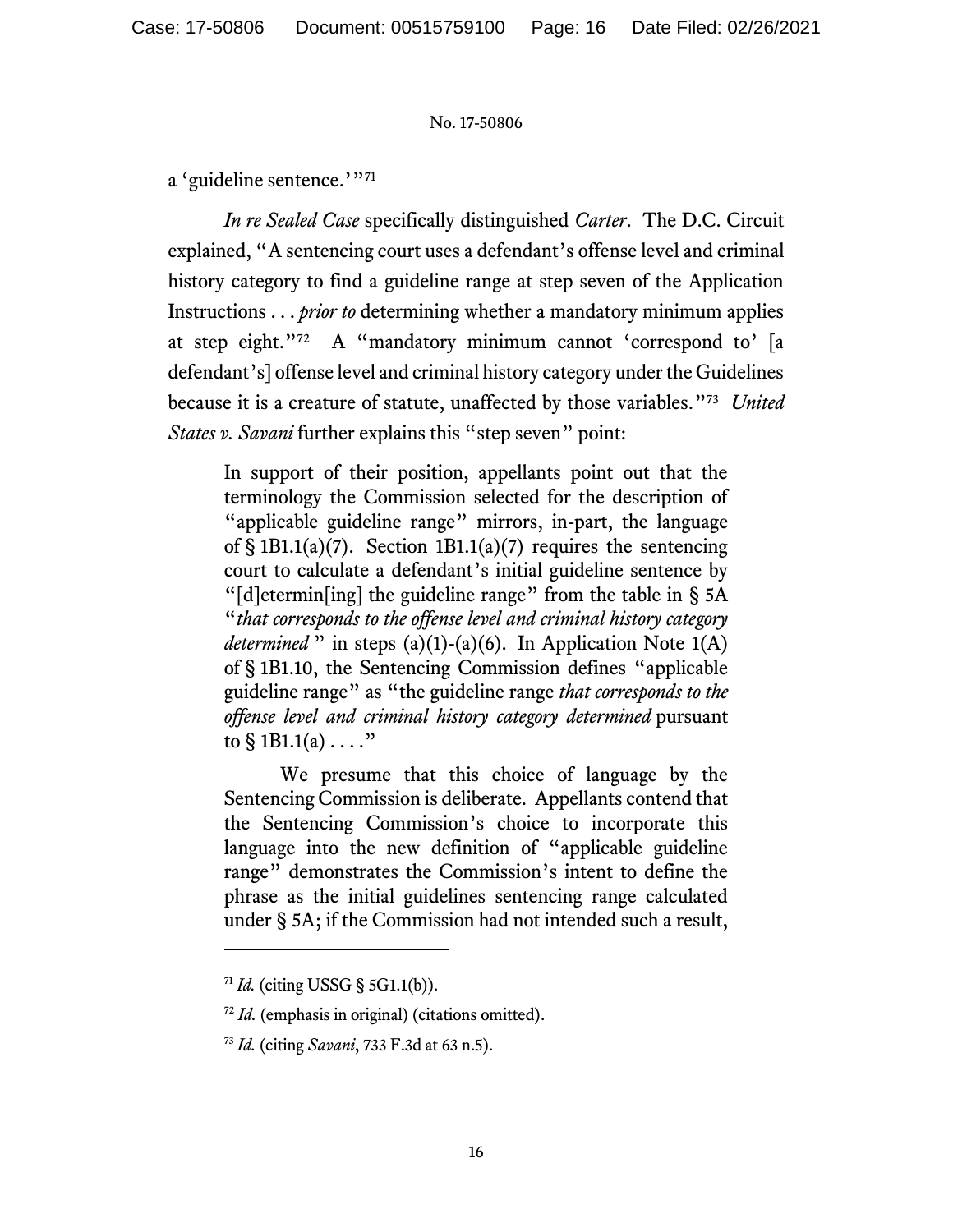it would not have utilized this language. Appellants urge that the sentencing range ascertained at  $\S$  1B1.1(a)(7) is the result of the culmination of steps § 1B1.1(a)(1)-(a)(6), *i.e.,* that the steps of  $\S 1B1.1(a)(1)-(a)(6)$  are the prerequisite steps the sentencing court must proceed through before it can reach step § 1B1.1(a)(7) and determine the range associated with the offense level and criminal history category. Thus, the definition's reference to § 1B1.1(a), combined with the inclusion of terminology that mirrors  $\S 1B1.1(a)(7)$ , indicates that the Commission intended "applicable guideline range" to refer to the intersection between the offense level and criminal history category at  $\S 1B1.1(a)(7)$ , not the sentence required by a mandatory minimum as subsequently determined at step § 1B1.1(a)(8). 74

The appellants' argument in *Savani* is persuasive. Based on *Koons* and the overarching purpose of  $\S$  3582(c)(2), we conclude the "guideline range applicable" to Lopez was his "initial guideline range." Because that range has been subsequently lowered, Lopez is eligible for a sentence reduction. Here, the court assigned Lopez a total offense level of 35 and a criminal history category of VI, resulting in an initial guideline range of 292 to 365 months. The Government moved for a three-level downward departure for substantial assistance pursuant to Guidelines section 5K1.1. Significantly, the court calculated this departure from Lopez's "initial guideline range." Indeed, that is the only conceivable way to implement the Government's motion, as the court cannot depart three levels from the "guideline sentence" of 240 months. Now that a Guidelines amendment has reduced this "initial guideline range," the Government contends that the reduction should be calculated from the "guideline sentence" as the starting point, as opposed to the "initial guideline range." That is not how the district court

<sup>74</sup> 733 F.3d at 62-63 (alterations and emphasis in original) (citations omitted).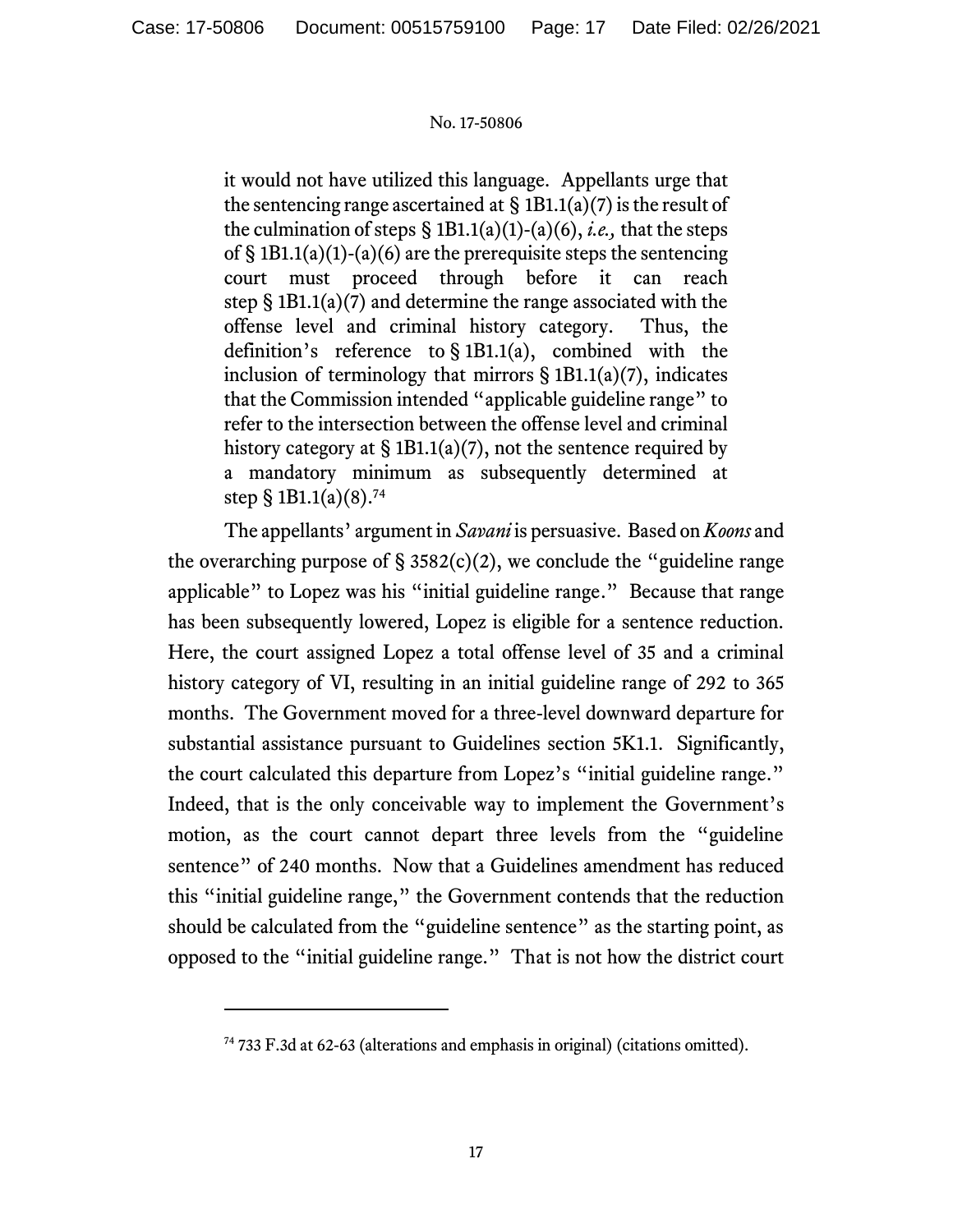calculated Lopez's reduction at his original sentencing, and it is not how we calculate it now.

The overarching purpose of  $\S 3582(c)(2)$ —to impose the sentence the defendant would have received if the revised Guidelines had applied at the time of his sentencing—also militates in favor of a reduction.<sup>75</sup> If the revised Guidelines were in place at the time Lopez was sentenced, his offense level would have been 37, and his criminal history category would have stayed at VI. This would have placed him in the guideline range of 262 to 327 months. The Government would have moved for a three-level downward departure under section 5K1.1, reducing his range to 188 to 235 months.

**\* \* \***

We hold that Lopez's sentence is "based on" his initial guideline range because that range "played 'a relevant part in the framework the sentencing judge used' in imposing [Lopez's] sentence."<sup>76</sup> We further hold that the "guideline range applicable" to Lopez is his "initial guideline range" of 292 to 365 months. Amendment 780 lowered the "guideline range applicable" to Lopez from 292 to 365 months to 262 to 327 months. Therefore, we VACATE the judgment and REMAND to the district court for the ultimate determination of whether a reduction of Lopez's sentence is warranted. This decision is left to the discretion of the district court, as

<sup>75</sup> *See* USSG § 1B1.10(b)(1) ("[T]he court shall determine the amended guideline range that would have been applicable to the defendant if the [revised Guidelines] had been in effect at the time the defendant was sentenced.").

<sup>76</sup> *Koons v. United States*, 138 S. Ct. 1783, 1788 (2018) (brackets omitted) (quoting *Hughes v. United States*, 138 S. Ct. 1765, 1778 (2018)).